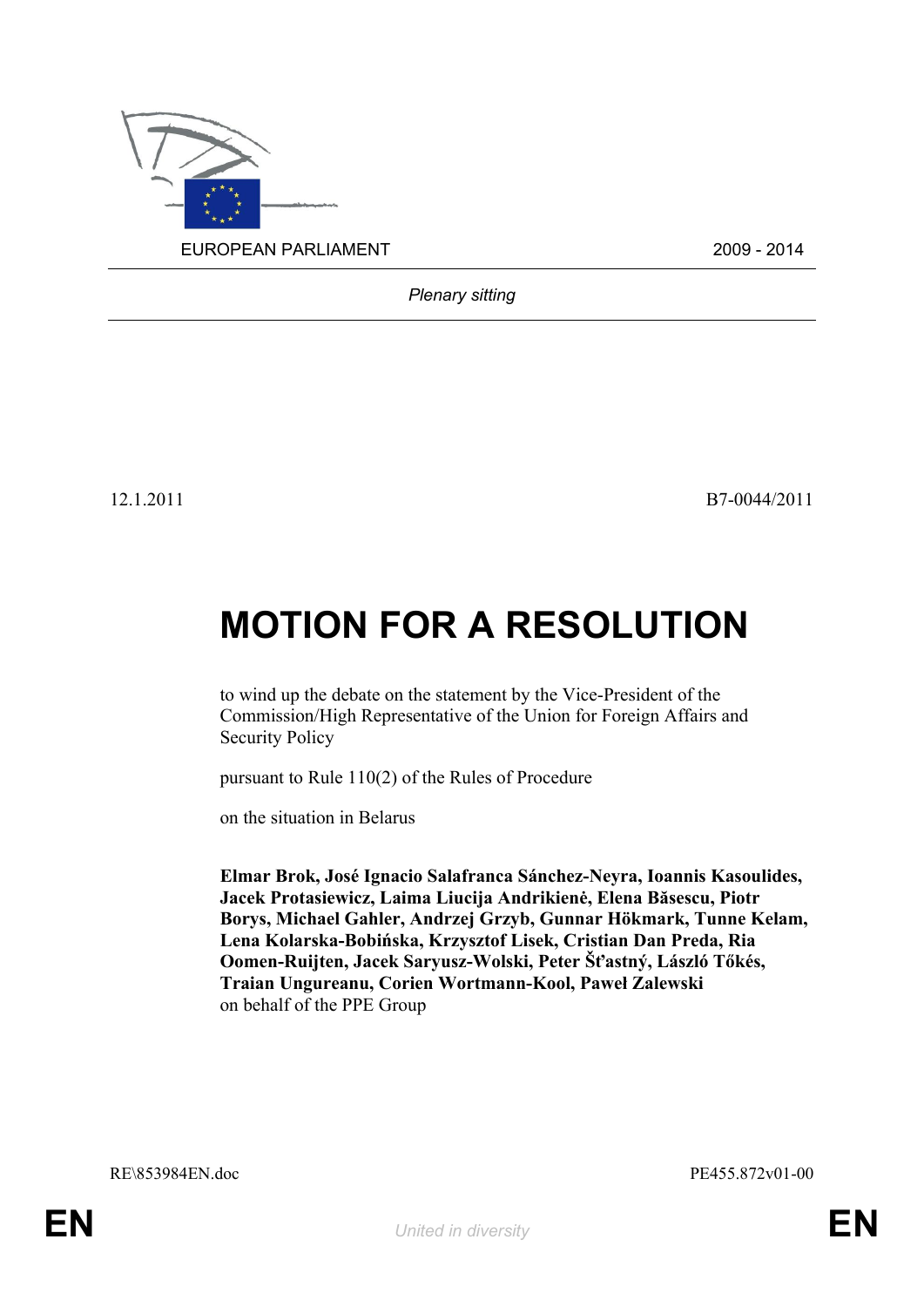## **B7-0044/2011**

## **European Parliament resolution on the situation in Belarus**

## *The European Parliament*,

- having regard to its previous resolutions on the situation in Belarus, in particular that of 17 December 2009 on Belarus,
- having regard to Council decision 2010/639/CFSP of 25 October 2010 concerning restrictive measures against certain officials of Belarus, extending both the restrictive measures and suspension until 31 October 2011,
- having regard to the Conclusions of the Foreign Affairs Council of 25 October 2010,
- having regard to the Statement of the preliminary findings and conclusions on the presidential election in Belarus by the OSCE Office for Democratic Institutions and Human Rights (OSCE/ODIHR) and the OSCE Parliamentary Assembly (OSCE PA) as of 20 December 2010,
- having regard to the Commission Communication of 3 December 2008 concerning the Eastern Partnership (COM(2008)0823),
- having regard to the Declaration on the Eastern Partnership issued by the European Council at its meeting of 19-20 March 2009 and to the Joint Declaration issued at the Prague Eastern Partnership Summit of 7 May 2009,
- having regard to the Commission statement of 21 November 2006 on the European Union's readiness to renew its relationship with Belarus and its people within the framework of the European Neighbourhood Policy (ENP),
- having regard to Rule 110(2) of its Rules of Procedure,
- A. whereas the Prague Declaration co-signed by the Belarusian government states the following: 'The participants of the Prague Summit agree that the Eastern Partnership will be based on commitments to the principles of international law and to fundamental values, including democracy, the rule of law and the respect for human rights and fundamental freedoms',
- B. whereas the Council on 25 October 2010 'called on the Belarusian authorities to ensure that the (presidential) elections are conducted in line with international norms and standards for democratic elections and Belarus's commitments in the OSCE and the UN',
- C. whereas the Council 'reaffirmed its readiness to deepen its relations with Belarus depending on developments in Belarus towards democracy, human rights and the rule of law as well as its readiness to assist the country in attaining these objectives. Subject to progress in Belarus in these areas, it stood ready to take steps towards upgrading contractual relations with Belarus',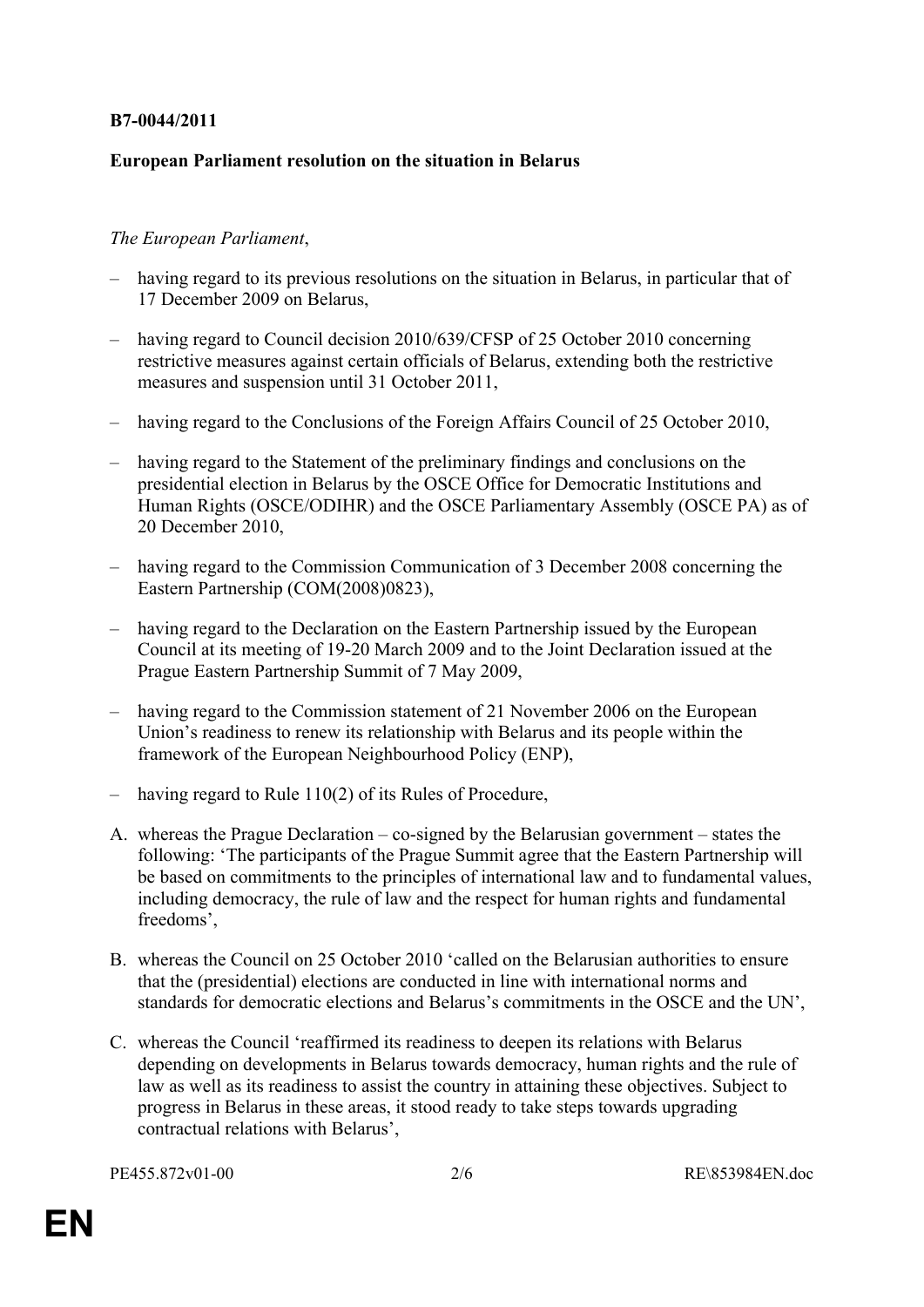- D. whereas the Council, after evaluating developments in Belarus, has decided to extend the restrictive measures against certain Belarusian officials but to suspend the application of the restrictions on travelling to the EU, both until 31 October 2011,
- E. whereas Belarus has committed itself to consider the recommendations made by the OSCE and its Office for Democratic Institutions and Human Rights (ODIHR) regarding improvements to its electoral law in order to bring it into line with international standards for democratic elections and to consult about the proposed amendments with the OSCE; whereas the National Assembly of Belarus passed a reform of the Electoral Code without prior consultation of the OSCE,
- F. whereas, according to the OSCE PA and OSCE/ODIHR Statement of the preliminary findings and conclusions on the presidential election in Belarus, *'The presidential election indicated that Belarus still has a considerable way to go in meeting its OSCE commitments, although some specific improvements were made. Election night was marred by detentions of most presidential candidates, and hundreds of activists, journalists and civil society representatives.'*,
- G. whereas the police crackdown on the demonstration of 19 December 2010 and further measures taken by the law enforcement agencies against democratic opposition, free media and civil society activists were condemned by the President of the European Parliament, the EU High Representative and the UN General Secretary,
- 1. Underlines that the Preliminary Conclusions of the OSCE PA and OSCE/ODIHR statement note the following: 'While the overall voting process was assessed as good, the process deteriorated significantly during the vote count undermining the steps taken to improve the election. (...) The count was largely conducted in a non-transparent manner, generally in silence, which undermined its credibility. In many cases, observers were restricted and did not have a real opportunity to observe the counting. In some cases the figures recorded in the results of polling station protocols were different upon arrival at the Territorial Election Commissions (TEC)';
- 2. In this context calls on the Belarusian authorities to repeat the presidential elections;
- 3. Condemns the use of brutal force by the police and KGB services against the protesters on the Election Day and in particular expresses its indignation over a brutal attack on Mr Niakliayeu, both examples of the severe violation of basic democratic principles such as freedom of assembly and freedom of expression, as well as of human rights;
- 4. Condemns the Belarusian authorities for failing to provide unhindered access of the detainees to the legal and most of all, medical assistance;
- 5. Condemns the arrests and detentions of over 700 protesters and seven of the nine alternative presidential candidates;
- 6. Is concerned about the criminal proceedings being carried out by the Belarusian authorities against almost all presidential candidates, leaders of the democratic opposition (Anatol Liebiedzka and Pavel Seviarynets) as well as great number of civil society

```
RE\853984EN.doc 3/6 PE455.872v01-00
```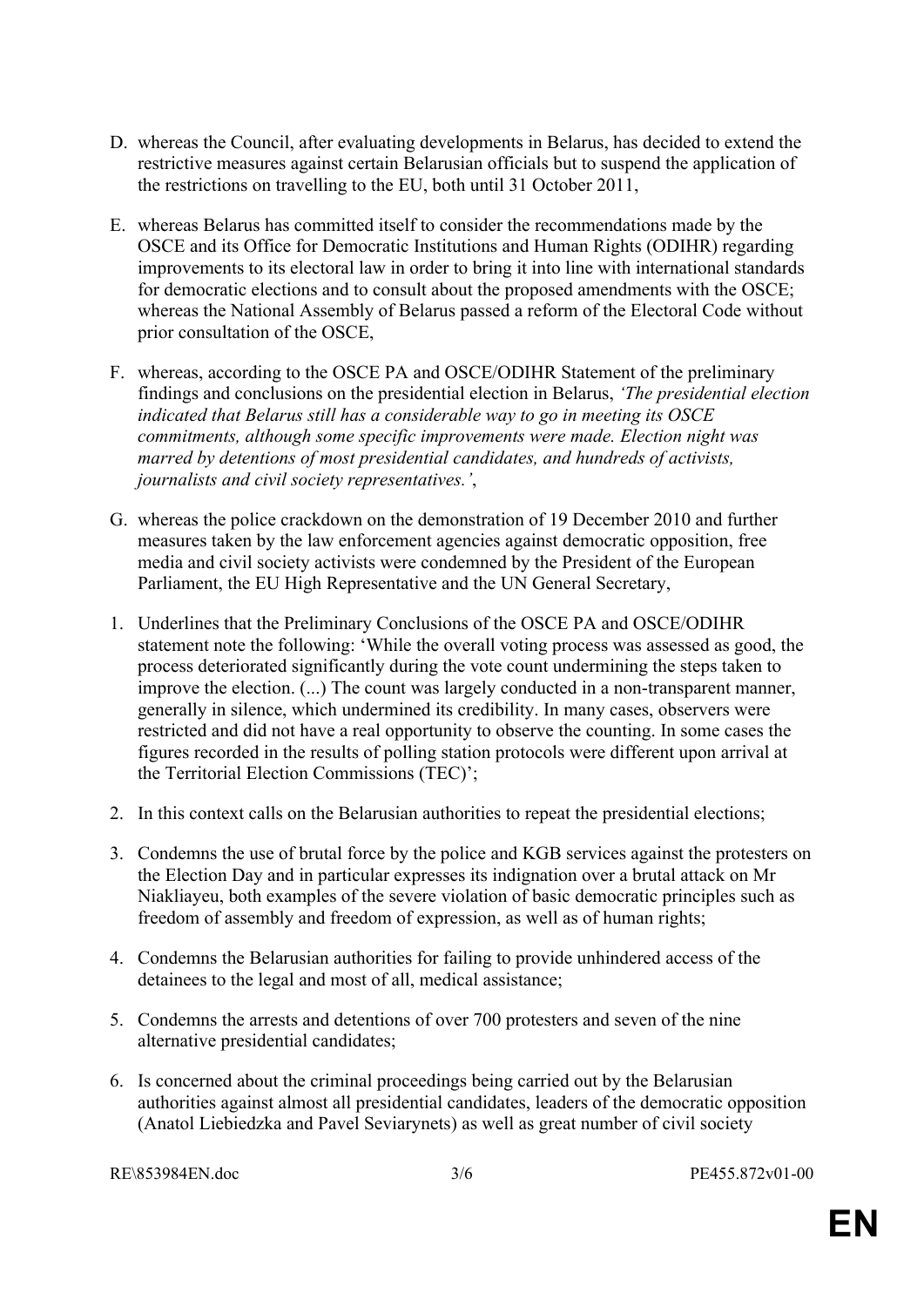activists, journalists, teachers and students that could lead to sentences of up to 15 years in prison;

- 7. Condemns the repressions and harassment of the civil society activists which followed Election Day, including mass searches in private apartments, offices of the media outlets and the civil society organisations, expulsions from universities and workplaces;
- 8. Demands an immediate and unconditional release of all those detained during Election Day and in its aftermath as well as the prisoner of conscience recognised by Amnesty International (Mikalay Autukhovich);
- 9. Regrets the decision of the Belarusian authorities to terminate the mission of the OSCE Office in Belarus and calls on the Belarusian authorities to withdraw this decision immediately and reopen the office;
- 10. Condemns the blockage of a number of major Internet websites, including networking channels and opposition websites, on Election Day in Belarus; underlines that current media legislation in Belarus does not comply with international standards and therefore calls on the Belarusian authorities to revise and amend it;
- 11. Calls on the Council, the Commission and the EU High Representative to review EU policy towards Belarus including economic relations; underlines that the orientation of the ENP and national assistance for Belarus should be redirected in order to ensure the appropriate support for the civil society; reiterates the importance of the effective use of the European Instrument for Democracy and Human Rights;
- 12. In this context calls on the Council, the Commission and the EU High Representative and Member States to support democracy in Belarus by a significant increase of financial aid for independent media (including TV Belsat, European Radio for Belarus, Radio Racyja and others) and civil society organisations, to increase the number of scholarships for Belarusian students, repressed for their civic activities and expelled from universities, and to contribute to the 'Solidarity with Belarus' donors' conference in Warsaw (2/02/2010) and following the conference in Vilnius;
- 13. Strongly urges the Commission to continue and increase financial aid to the European Humanities University (EHU) based in Vilnius, Lithuania, which is ready to accept students expelled from Belarusian universities following the violent crackdown after the presidential elections on 19-20 December 2010 in Belarus;
- 14. Calls on the EC to develop a mechanism of registration of NGOs that are denied registration in Belarus for political reasons, in order to enable them to benefit from EC programmes. Due to the need for strengthening the civil society in Belarus, the Belarusian NGOs' participation in the Eastern Partnership Civil Society Forum should be continued;
- 15. Calls on the European Commission to halt the ongoing cooperation and to withdraw its assistance provided to the state-owned media in Belarus;
- 16. Encourages the European Commission to take an initiative to analyse the possibilities for establishing a special support mechanism for effective and direct financial and technical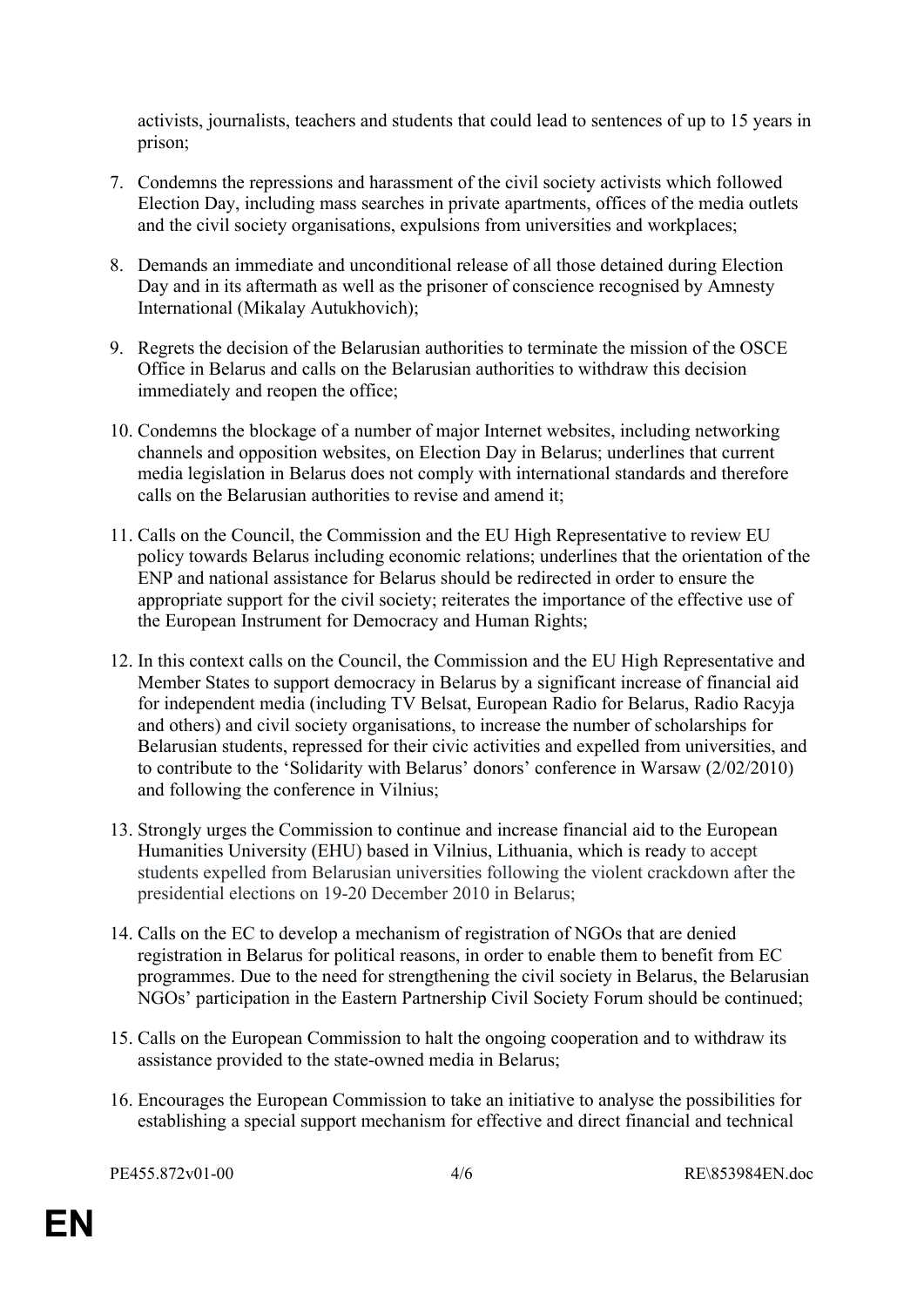assistance for civil society, independent media and political organisations in Belarus;

- 17. Calls on the Council, the Commission and the EU High Representative to immediately reapply the visa ban on the leading Belarusian authorities, expanding it to the state officials, members of the judiciary and security officers who can be considered responsible for the vote-rigging and post-election brutal repressions and arrests of members of the opposition (the sanctions should remain in force minimum until all political prisoners and detainees are released and exempted from charges); welcomes the good example of the Polish Government and the Lithuanian Parliament which imposed their own travel restrictions on the representatives of the Minsk regime and at the same time simplified access to the European Union for Belarusian citizens;
- 18. Encourages all European democratic governments, for example Switzerland and Norway, to impose similar sanctions on the representatives of the Belarusian regime; expresses its disappointment with the statement by the President of Russian Federation, made on 20 December 2010;
- 19. Calls on the Commission, the Council and the EU HR to freeze all the macro financial aid provided via IMF loans as well as lending operations by EIB and EBRD programmes;
- 20. Calls on the Commission, the Council and the EU HR to suspend Belarusian participation in Eastern Partnership activities until genuine changes will take place in Belarus, starting with the unconditional liberation of all members of political opposition;
- 21. Calls on the Commission, the Council and the EU HR and Members States to limit contacts with the Belarusian authorities to the absolute minimum;
- 22. Calls on the Commission, the Council and the EU HR to freeze assets to BELTETH Export and other arms export enterprises for Belarus;
- 23. Calls on the Commission, the Council and the EU HR to intensify work on the negotiations directives for visa facilitation and readmission agreements (excluding diplomatic passports) in order to enhance people-to-people contacts;
- 24. Invites the international partners of the European Union to adopt a common position and follow a similar strategy towards the Belarusian regime;
- 25. Expresses its opinion that sport events, like the World Ice Hockey Championships in 2014, should not be held in Belarus while there are political prisoners in that country;
- 26. Calls on the European Union partners to join efforts in creating an international commission for an objective and detailed investigation of the events of 19-20 December 2010;
- 27. Supports the request of the Belarusian opposition to create an office for political representation of Belarusian democratic opposition and civil society in Brussels; underlines that adequate financial support for the office should be established by the EU community and its partners;